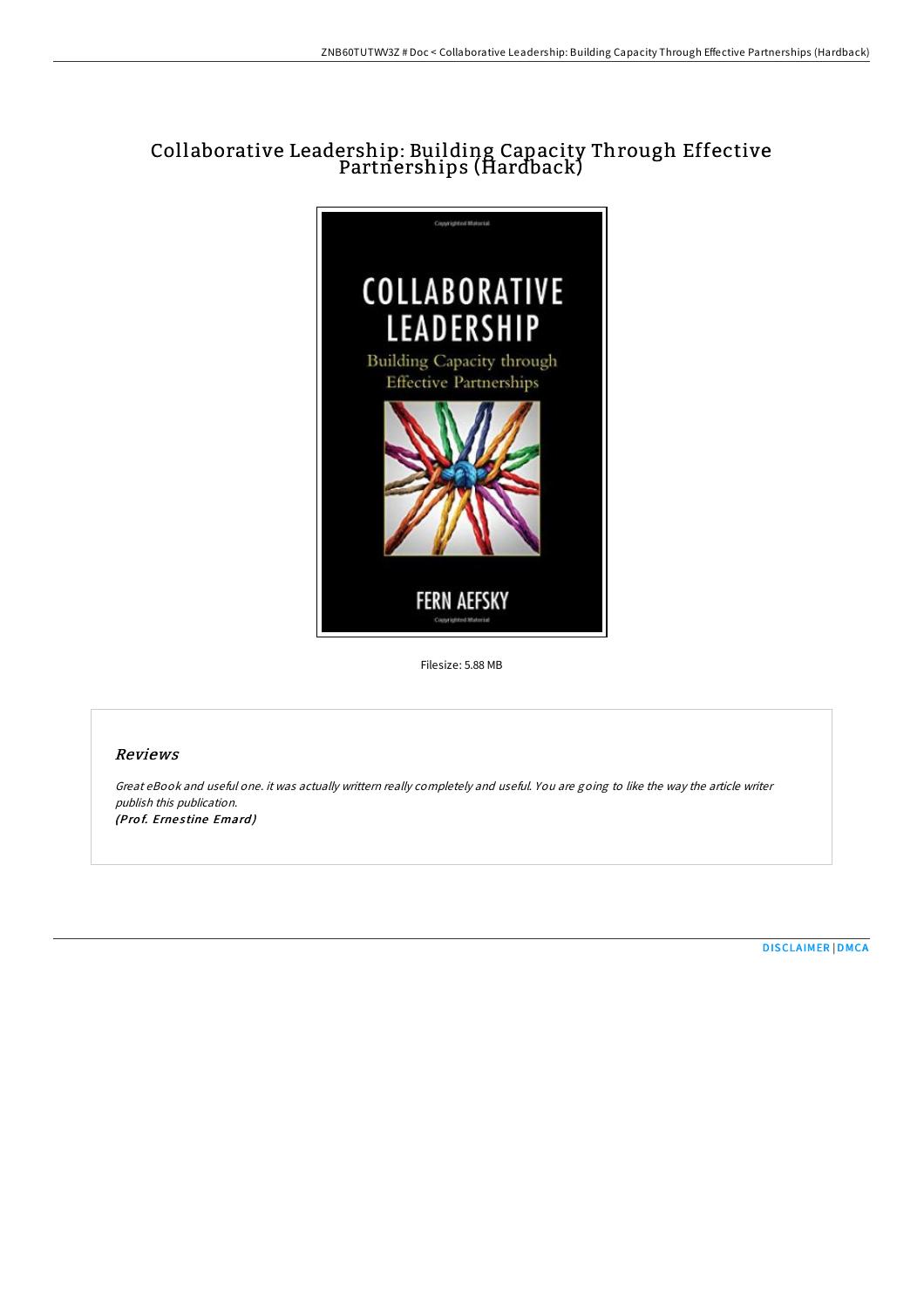#### COLLABORATIVE LEADERSHIP: BUILDING CAPACITY THROUGH EFFECTIVE PARTNERSHIPS (HARDBACK)



ROWMAN LITTLEFIELD, United States, 2017. Hardback. Condition: New. Language: English . Brand New Book. This book identifies multiple University programs where partnerships create ongoing collaborative activities that sets the stage for leadership development, program expansion and growth, and utilization of partnerships that support student, community and University initiatives. University programs that encourage growth through community partnerships in education, criminal justice, human services, and business programs where the focus on internships, meeting practitioner needs and developing content knowledge and skills in real situations supports all learning and teaching outcomes. Student enrollment increases when programs embed situational expectations in preparation programs of study. The Universities benefit from collaborative partnerships, as the work enables members of the University and organization to build capacity through shared activities. Increased student enrollment, increased graduation rates, and increased interest of participants helps facilitate growth and expansion. Specific focus on k-12 schools and University partnerships is highlighted in this book. Activities that are supported by research and give practitioners the ability to work with Universities in meeting practitioner needs are discussed as models for replication.

 $rac{1}{16}$ Read Collaborative Leadership: Building [Capacity](http://almighty24.tech/collaborative-leadership-building-capacity-throu-1.html) Through Effective Partnerships (Hardback) Online  $\frac{1}{10}$ Download PDF Collaborative Leadership: Building [Capacity](http://almighty24.tech/collaborative-leadership-building-capacity-throu-1.html) Through Effective Partnerships (Hardback)